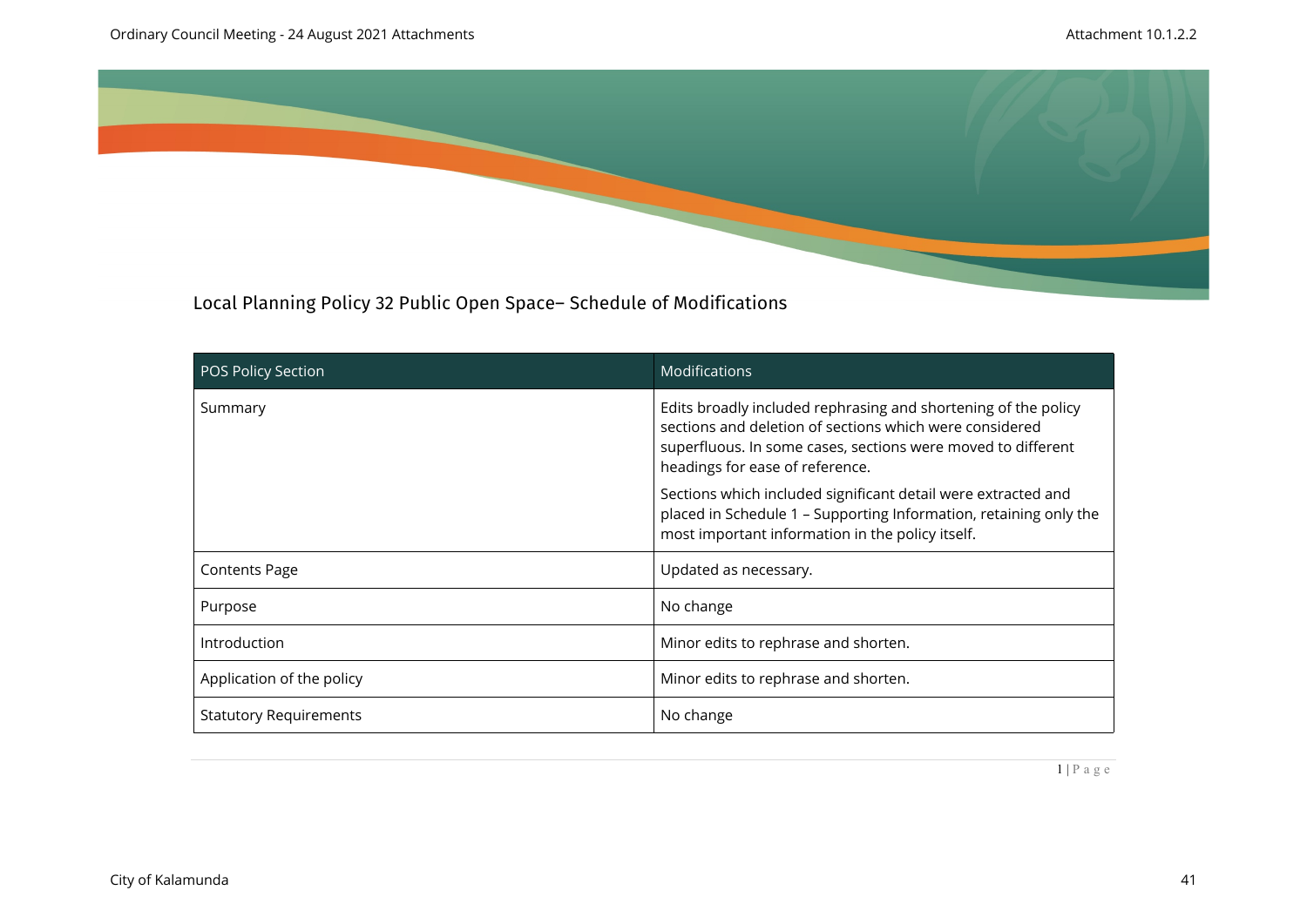| Relationship to POS Strategy/Policy/Local Planning Scheme No. 3      | Minor edits to rephrase and shorten.                                                                                                                                                                        |
|----------------------------------------------------------------------|-------------------------------------------------------------------------------------------------------------------------------------------------------------------------------------------------------------|
| Relationship to other State Planning/Development Control<br>Policies | No change                                                                                                                                                                                                   |
| Policy Objectives                                                    | Objective b) Establish clear lines of responsibility for the provision<br>and ongoing maintenance of POS - deleted as considered<br>addressed in policy provisions.<br>Minor edits to rephrase and shorten. |
| <b>Policy Statement</b>                                              | Minor edits to rephrase and shorten. No change to policy intent.                                                                                                                                            |
| POS Requirements at Subdivision                                      |                                                                                                                                                                                                             |
| <b>Unrestricted POS</b>                                              | Rephrased and shortened, some detail relocated to definitions<br>section. Moved to section following Allocation, Distribution and<br>Design of POS.                                                         |
| <b>Restricted POS</b>                                                | Combined with unrestricted POS section.                                                                                                                                                                     |
| Cash-in-lieu                                                         | Table 1 moved to earlier in document with minor reformatting.                                                                                                                                               |
| Expenditure of Cash in lieu funds                                    | Relevant sections relocated to other heading in the policy and<br>reference to state planning policy and approval of Minister<br>retained.                                                                  |
|                                                                      | Table 1 summary guide to POS provision moved to earlier section<br>of document.                                                                                                                             |
|                                                                      | Figure 1 flowchart deleted as considered covered by policy<br>provisions.                                                                                                                                   |

 $\boxed{2 | P a g e}$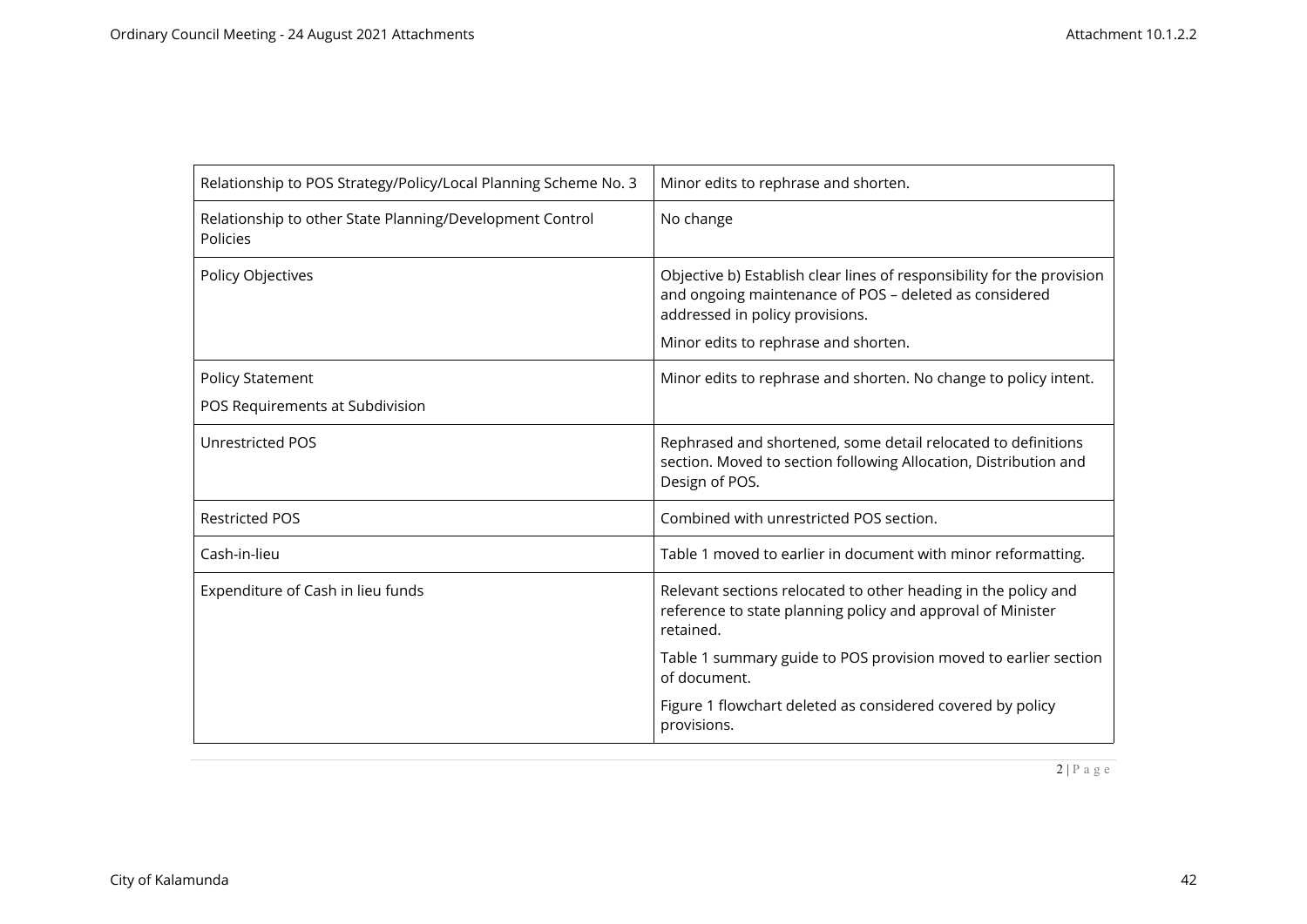|                                    | Process description moved to Schedule 1 - Supporting<br>Information.                                                                                                                                |
|------------------------------------|-----------------------------------------------------------------------------------------------------------------------------------------------------------------------------------------------------|
| <b>Information Required</b>        | Minor edits to rephrase and shorten. Moved to Schedule 1 -<br>Supporting Information.<br>WAPC standard condition removed as may be subject to change.                                               |
| Allocation and Distribution of POS | Minor edits to delete, rephrase and shorten.<br>Table 2 added which summarises minimum size for POS types.                                                                                          |
| Exceptions                         | Deleted as considered covered by other policy provisions.                                                                                                                                           |
| Sport POS                          | Minor edits to delete, rephrase and shorten. Criteria moved to<br>Schedule 1 - Supporting Information                                                                                               |
| Nature POS                         | Heading changed to Environmental Conservation POS to align<br>with Draft Local Biodiversity Strategy.<br>Minor edits to rephrase and shorten, or sections relocated to<br>other headings as needed. |
| <b>Recreation POS</b>              | Minor edits to rephrase and shorten.                                                                                                                                                                |
| <b>Community Purpose Sites</b>     | Minor edits to rephrase and shorten.                                                                                                                                                                |
| Urban Water management             | Minor edits to rephrase and shorten.<br>Turf section added as relates to water licenses for irrigation.                                                                                             |
| Drainage Management Area           | Combined within the Urban Water Management section.                                                                                                                                                 |

3 | P a g e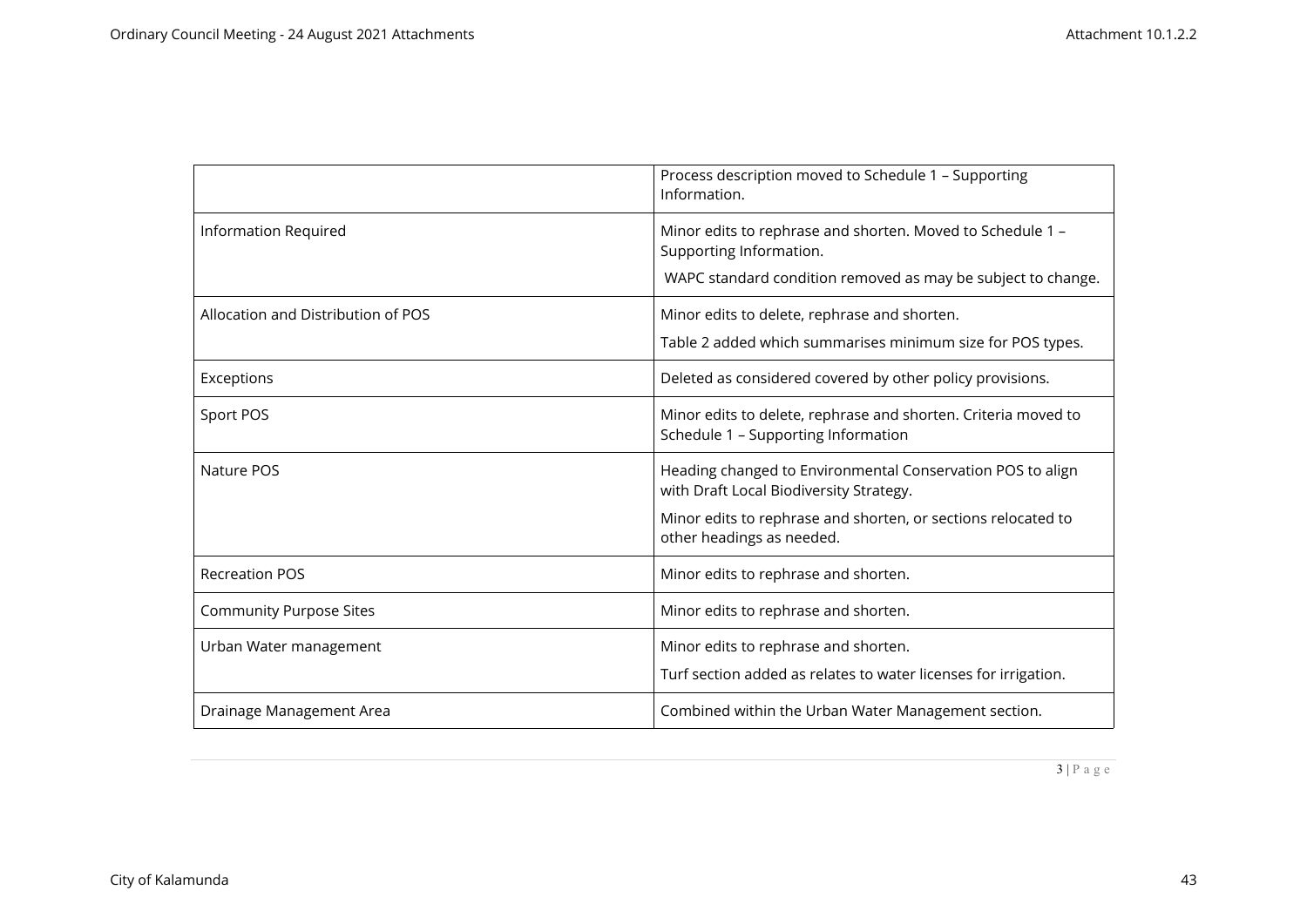| Unacceptable drainage outcomes               | Minor edits to rephrase and shorten.                                                                                                                                                                                                                                                                  |
|----------------------------------------------|-------------------------------------------------------------------------------------------------------------------------------------------------------------------------------------------------------------------------------------------------------------------------------------------------------|
| Location and Design of POS                   | Minor edits to rephrase and criteria moved to Schedule 1 -<br>Supporting Information.                                                                                                                                                                                                                 |
| Co-location of POS with School Sites         | Minor edits to rephrase and shorten. Criteria moved to Schedule<br>1 - Supporting Information                                                                                                                                                                                                         |
| Design of POS                                | Minor edits to rephrase and criteria moved to Schedule 1 -<br>Supporting Information.                                                                                                                                                                                                                 |
| Sport POS Design                             | Combined under Sport POS heading and criteria moved to<br>Schedule 1 - Supporting Information.                                                                                                                                                                                                        |
| Development of POS                           | Minor edits to rephrase and shorten.<br>Sentence added which reads "No clearing of vegetation or other<br>works are to occur within an area of public open space or road<br>reserve until the City has granted approval for the subdivisional<br>working drawings and associated landscaping plans. " |
| Development, Maintenance and Handover of POS | Minor edits to rephrase and shorten.                                                                                                                                                                                                                                                                  |
| Consultation                                 | Minor edits to rephrase and shorten.                                                                                                                                                                                                                                                                  |
| Matters to be considered                     | Deleted as considered addressed by Statutory Requirements<br>section.                                                                                                                                                                                                                                 |
| Definitions                                  | Minor edits to rephrase.                                                                                                                                                                                                                                                                              |

4 | P a g e